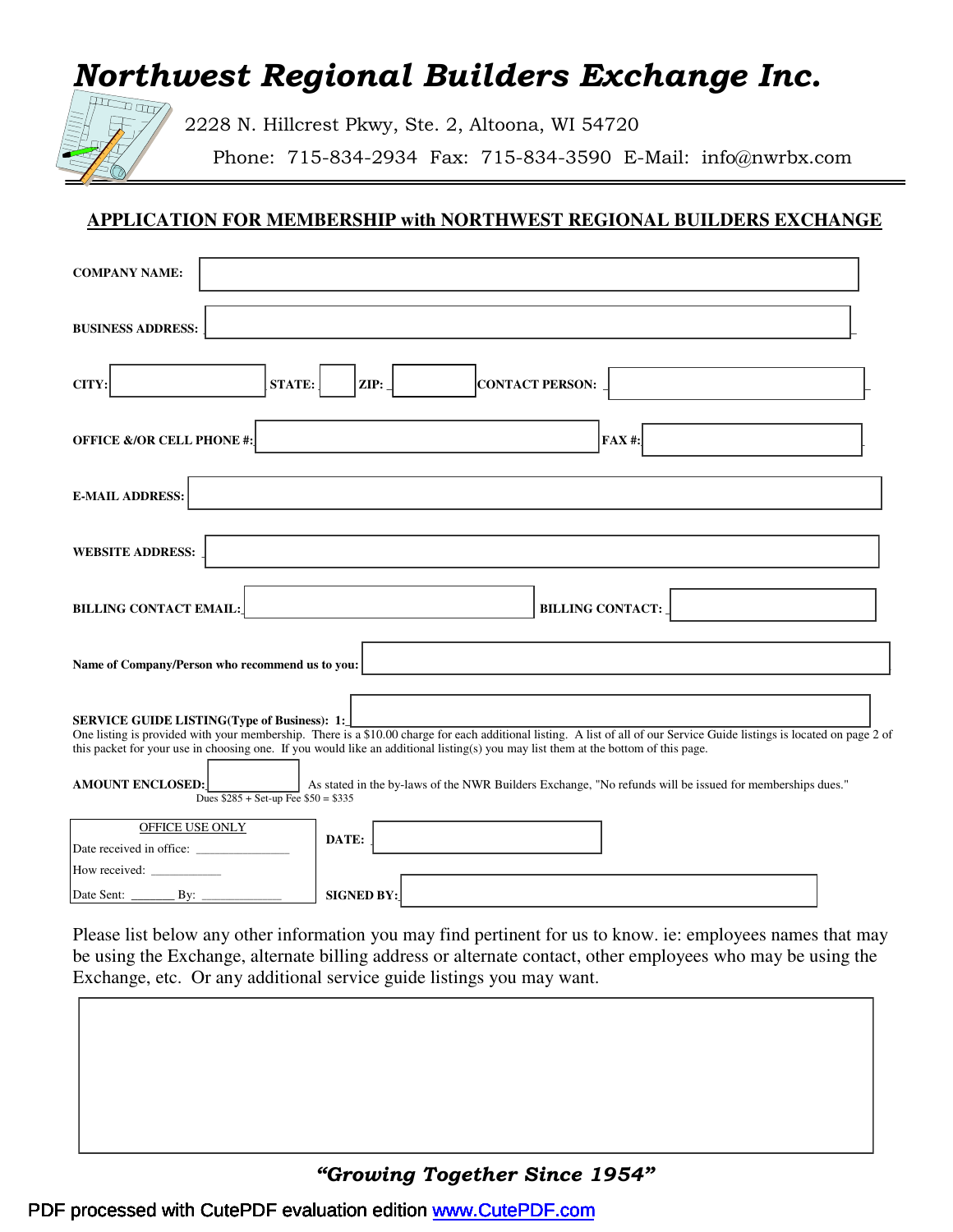## **Following is a list of the headings used in our 2018-2019 service guide.**

ACCESS CONTROL ACCOUNTANTS ACOUSTICAL CEILINGS AERIAL WORK-PLATFORMS AGGREGATE AIR & WATER BALANCING AIR BARRIERS AIR CONDITIONING & COMMERCIAL REFRIGERATION

AIR CONDITIONING – PRODUCTS REPRESENTATIVE

AIR DUCT CLEANING ASBESTOS REMOVAL & ENCAPSULATION **CONTRACTORS** 

ATTORNEY – BUSINESS AUDIO-VIDEO SYSTEMS BACK FLOW TESTING BANKING – FINANCE BOILERS BRICK-TILE: MANUFACTURERS – SUPPLIERS BRIDGE MANUFACTURERS BUILDING AUTOMATION BUILDING MATERIAL DISTRIBUTORS BUILDING SPECIALTIES BURGLAR & FIRE ALARM CAMERA & ACCESS SYSTEMS **CARPENTRY** CARPET CLEANING CARPETING CAULKING CERAMIC TILE COMMERCIAL PRINTING COMPUTER WIRING & CONNECTIONS CONCRETE CONTRACTOR CONCRETE - DECORATIVE/ COLORED/STAMPING/IMPRINTING

CONCRETE FLAT WORK & FROST FOOTINGS CONCRETE FOUNDATIONS CONCRETE PAVEMENTS, SIDEWALKS, CURB & GUTTER

CONCRETE POURED WALLS CONCRETE – PRECAST – PRESTRESS CONCRETE RAISING/MUDJACKING CONCRETE – READY MIXED CONCRETE REPAIR/CRACK INJECTION CONCRETE SAWING CONSTRUCTION EQUIP. & SUPPLIES CONSTRUCTION LITIGATION CONSTRUCTION MANAGEMENT COPIERS/FAX/PRINTERS – SALES & SERVICE CRANE SERVICE – RENTAL CROSS CONNECTION CONTROL CRUSHING – AGGREGATE CULVERTS, DRAINAGE PIPING & **ACCESSORIES** 

CUT/BENT REBAR & REBAR MATS

DATA CABLING DECORATIVE STONE DEMOLITION DESIGN BUILD – GENERAL CONTRACTOR DESIGN BUILD – HVAC & PROCESS DESIGN BUILD – PLUMBING DOCK EQUIPMENT DOORS

DOORS: ACCESS – FIRE – FOLDING – HOLLOW – METAL – ROLLING

DOORS: ALUMINUM & AUTOMATIC DOORS: HIGH SPEED DOORS: HIGH SPEED/COOLER – FREEZER DOORS: HIGH SPEED/METAL-ROLLING DOORS: OVERHEAD DRYWALL DUMP TRUCK SERVICE ELECTRICAL CONTRACTORS ELECTRICAL – ELECTRONICS- AUTOMOTIVE (WHOLESALE) ELECTRICAL SWITCHGEAR MANUFACTURERS ELECTRICAL - (WHOLESALE) - LIGHTING ELEVATORS – CONVEYANCE SYSTEMS ENGINE DISTRIBUTORS ENGINEERS EPOXY PAVEMENT MARKINGS EQUIPMENT DISTRIBUTORS EROSION CONTROL – INSTALLATION EXCAVATING – GRADING FABRICS – CONSTRUCTION **FENCING** FINANCIAL PLANNING CONSULTANTS FIRE ALARMS FIRE EXTINGUISHING SALES FIRE PROOFING – SPRAY APPLIED FIRE PROTECTION SYSTEMS (AUTOMATIC) FIRE RESTORATION FLOORING FLOORING – RESILIENT FLOW DIVERSION/BYPASS PUMPING FUELS/LP (PROPANE) GARDEN CENTER GENERAL CONTRACTORS GLASS – GLAZING GRAVEL HAULING GYPSUM FLOORS HARDWARE – BUILDERS HEATING/VENTILATING/AIR CONDITIONING HIGHWAY CONSTRUCTION SUPPLIES HOT WATER HEATERS **HYDROSEEDING** INSULATION – BATTS & BLOWN INSULATION MANUFACTURER INSULATION – MATERIALS INSULATION – PIPES, DUCTS & BOILERS INSULATION – ROOFING – MATERIALS INSULATION – SPRAY FOAM INSURANCE – BONDING INSURANCE/GROUP & EMPLOYEE BENEFITS INTER-COMM. SYSTEMS INVESTMENTS/RETIREMENT PLANS KITCHEN CABINETS KITCHEN EQUIPMENT LAND SURVEYORS LANDSCAPE CONTRACTOR & DESIGN-COMMERCIAL/RESIDENTIAL LANDSCAPE SUPPLIES

LANDSCAPING & RESTORATION LANDSCAPING, SODDING, LAWN WORK LANDSCAPING, STATE & FEDERAL HIGHWAY LAWN CARE

LAWN SPRINKLERS/IRRIGATION SYSTEMS LIGHTING- MANUFACTURERS REPRESENTATIVE

LINE PAINTING SERVICES

LOCKS/LOCKSMITH LOCKERS LOW VOLTAGE COMMUNICATION CABLING **CONTRACTOR** LUMBER & BUILDING SUPPLIES MACHINE SHOP MANUFACTURERS EQUIPMENT REPRESENTATIVE **MASONRY** MATERIAL SUPPLIERS MATS & MATTING MECHANICAL INSULATION INSTALLATION METAL BUILDINGS MILLWORK **MILLWRIGHT** NETWORK CABLING/VOICE/DATA/VIDEO OFFICE FURNISHING & INTERIOR DESIGN OPERABLE PARTITION PAINT & COATINGS MANUFACTURER PAINTING & DECORATING PAINTS – RETAIL & WHOLESALE WALLPAPER PARKING LOT SERVICE PAVEMENT MAINTENANCE & MANAGEMENT PAVING – HOT MIX PIPE-STORM SEWER MANUFACTURER **PIPEFITTING** PLUMBING CONTRACTORS PLUMBING & HEATING CONTRACTORS PRE-FINISH PRINTING PRINTING/LARGE DOCUMENT COPYING PUMP & GENERATOR RENTALS PUMPS & CONTROLS – SALES & SERVICE REAL ESTATE – COMMERCIAL REAL ESTATE LAW RENTAL TOOLS & EQUIPMENT RESILIENT – VINYL TILE RESINOUS EPOXY FLOORING RETAINING WALLS ROLLOFF CONTAINERS ROOFING ROOFING – METAL ROOFING – SPRAY FOAM ROOFING ROOFING MATERIALS: COMMERCIAL ROUGH TERRAIN – FORK LIFT SAFETY EQUIPMENT SAND & GRAVEL SCRAP & REFUSE SCRAP METAL SEALCOATING SEPTIC SYSTEMS SEWER SYSTEMS SHEET METAL FABRICATION SIDING SIGNS – ARCHITECTURAL & COMMERCIAL SNOW REMOVAL & HAULING SOIL & FOUNDATION ENGINEERING SOLAR-HOT WATER SOLID WASTE RECYCLING & LANDFILL

SOUND – COMMUNICATION

SPIRAL PIPE & FITTINGS STAIR LIFTS STANDBY POWER GENERATION SALES & **SERVICE** STEEL ERECTION STEEL FABRICATORS STEEL JOIST & DECK STEEL STAIRWAYS & RAILINGS STUCCO/EIFS SUB-SOIL DEWATERING TANK ERECTORS TANKS TELECOMMUNICATIONS TELEPHONE EQUIPMENT TELEPHONE SYSTEMS TEMPERATURE CONTROLS TESTING – CONSTRUCTION TOILET PARTITIONS & ACCESSORIES TRAFFIC CONTROL & LINE STRIPING **TRUCKING** TRUSSES UNDERGROUND CABLE & PIPE INSTALLATION UNIONS WALL COVERINGS WATER CONDIDTIONING & TREATMENT WATER & SEWERS – SUPPLIES & EQUIPMENT WATER & SEWER MAIN INSTALLATION WATER RESTORATION

WATERPROOFING WELDING & FABRICATING WELL DRILLING – WATER, TEST DRILLING, **MONITORING** 

WHEELCHAIR LIFTS WHOLESALE SUPPLIERS: PLBG – A/C – HTG – SHEET METAL

WHOLESALE SUPPLIERS – WINDOWS, SIDING, DOORS WINDOWS

WINDOW COVERINGS